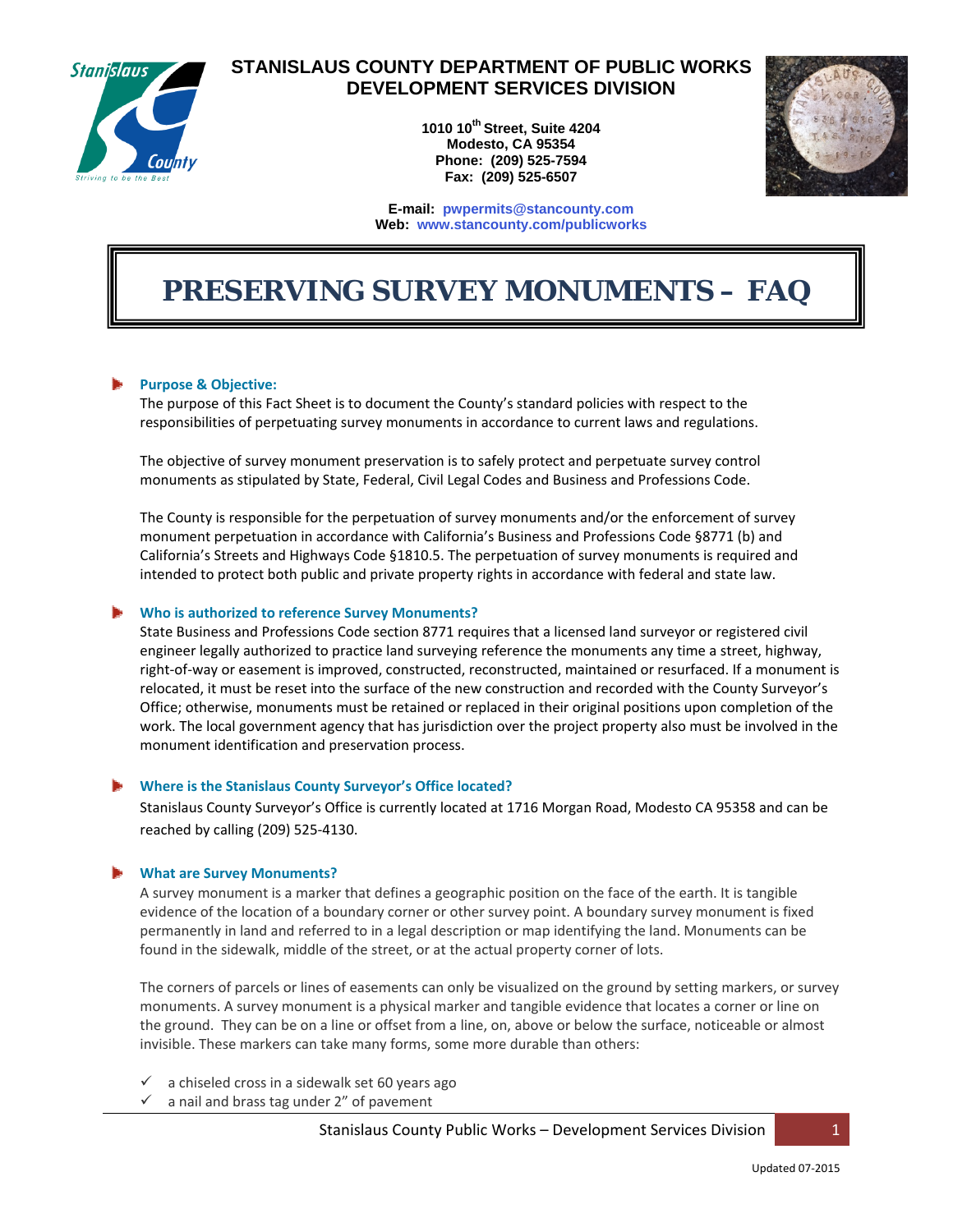- $\checkmark$  iron pipes of any diameter driven into the ground, either buried well below the surface or visible at the surface
- $\checkmark$  wood stakes or posts, with or without identifying tags
- $\checkmark$  old nails or "X" scribed in concrete
- $\checkmark$  rebar, with or without identifying caps
- $\checkmark$  a brass disk
- $\checkmark$  a scribed stone or post
- $\checkmark$  a railroad spike

The list goes on, and on…

If at any time a monument will be destroyed or covered during construction, it must be perpetuated in accordance with state law.

#### **Why is it important to preserve and protect Survey Monuments?**

Survey control monuments are critically important to maintaining the position of property lines, right‐of‐way lines, geodetic positions and elevation control for FEMA Elevation Certificates. Monuments have been used in California for over 150 years to mark ranchos, subdivisions, and all various types of public land holdings. It is a requirement of local Subdivision Ordinances that permanent monument be placed and protected. Almost all survey field measurements are tied to survey monuments, which are set to allow for the retracement (or mark the position) of features and legal rights on the earth's surface. For example, homeowners need to know their boundaries, and Cities and Counties want to maintain their right‐of‐ways and jurisdictional boundaries. Control surveys monitor earthquake activity, subsidence, flood‐control studies and determine accurate positions of navigation aids.

Survey monuments are expensive to establish and even more expensive to re‐establish when they are destroyed. Monuments are required by government and local subdivision ordinance for orderly development and to protect the public from unscrupulous developers/sellers. They are an essential element to our legal system of land holdings and various aspects of ownership rights and obligations.

#### **What are the Benefits of Monument Preservation?**

Some of the benefits of preserving existing Survey Monumentation are:

- $\checkmark$  Protection of Private Property Rights Survey monuments protect the rights of property owners, easement holders, and their adjoining neighbors.
- $\checkmark$  Keeping the Law Malicious removal or destruction of survey monuments is against the law.
- $\checkmark$  Stability Survey monuments provide stability and balance of interests in real property.
- $\checkmark$  Avoid liability! You may be liable for the destruction of monuments caused by your improvements.
- $\checkmark$  Cost Savings It costs much less to preserve a monument than it does to replace it after it is destroyed.
- Taxpayer Protection and Tax Savings Survey monuments defining public right‐of‐ways represent our tax dollars at work. Destruction of these critical points is inefficient and wasteful of public funds, which equals taxpayers' money.
- $\checkmark$  Preserve Original Locations

#### **What Damage Occurs When Survey Monuments Are Destroyed?**

What damage occurs when a monument is destroyed as part of a land improvement project? Extra costs are now imposed on future land surveyors, land owners, and land improvement projects. These extra costs include the following:

- $\checkmark$  Additional monument search and recovery costs.
- $\checkmark$  Additional monument replacement costs.
- $\checkmark$  The costs of land disputes caused by uncertainty over boundary location.
- $\checkmark$  Additional survey costs.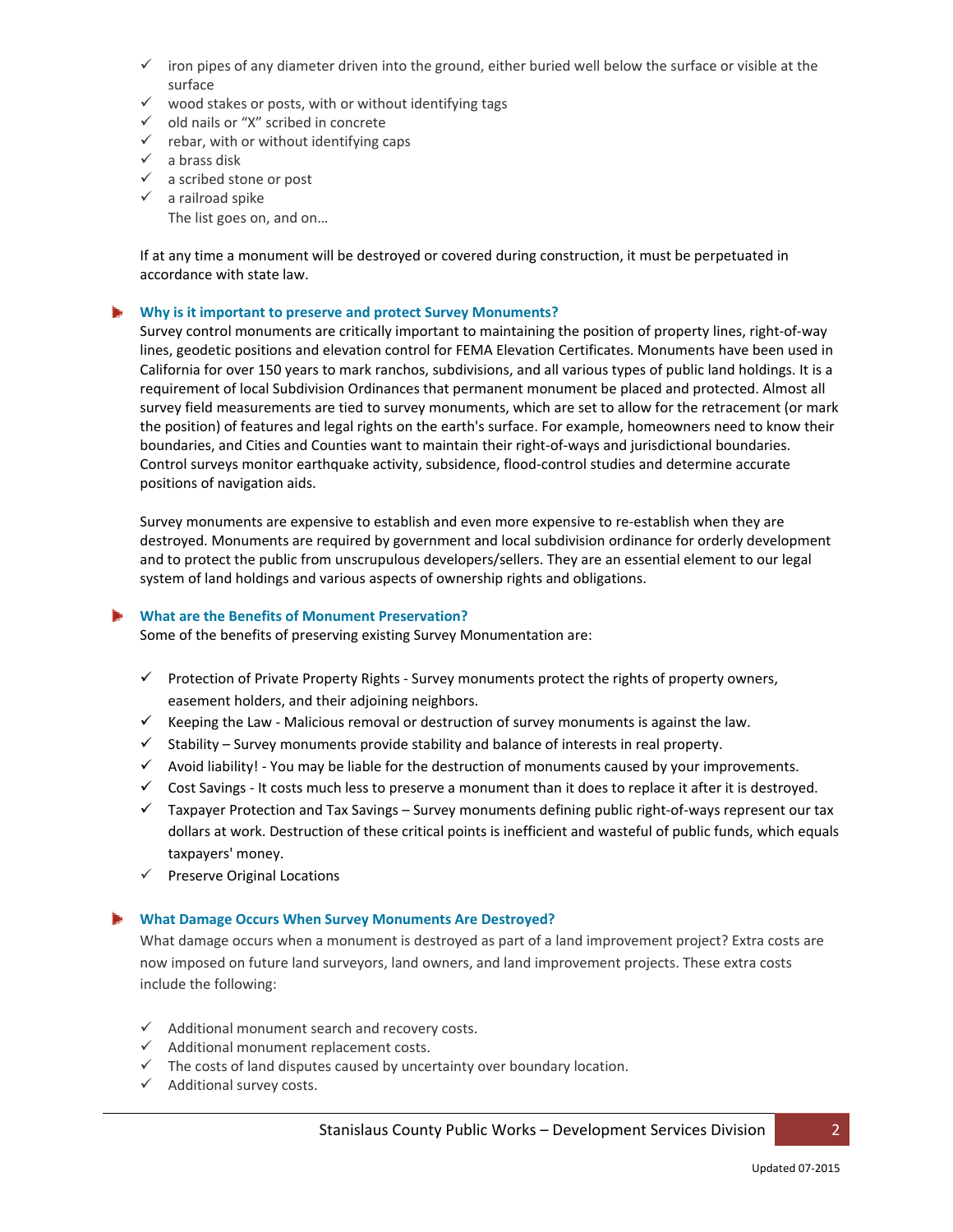- $\checkmark$  The requirement to prepare and file additional survey records with public agencies when field surveys reveal monuments are destroyed or when replacement monuments are set.
- $\checkmark$  The actual cost of the physical monument and its installation is often just a tiny fraction of these other costs.
- $\checkmark$  It's time consuming and very costly to replace.
- $\checkmark$  If points on the curb and the street are removed at the same time they are very difficult to replace correctly and then we are required to file a Record of Survey map which is much more involved, can take several months to complete and be very costly.
- $\checkmark$  It causes difficulties with the County Surveyor's office, which causes more delay, and therefore more incurred costs.
- $\checkmark$  It causes delays and extra costs for surveyors performing private surveys. Just think if it was your property being surveyed and there were no points in the ground to be found.
- $\checkmark$  It's a violation of State law.

## **Who is responsible to protect Survey Monuments?**

Under state law, governmental agencies and "those actually performing construction work" are jointly responsible to ensure that monuments are protected. Get out in front of the issues and ask questions about the survey monuments on your project before construction begins.

If you are a contractor on a private or public project, speak up and ask whether the monuments in the construction limits have been perpetuated. If you are the project engineer with a governmental agency, you have the ethical and legal duty to ensure that adequate provisions for monument preservation have been addressed contractually and in the field.

#### **What documentation is required?**

A Corner Record or Record of Survey must be filed by a professional land surveyor in accordance with state law for each and every survey monument that has been impacted.

#### **How do I locate my property corners?**

You will need a copy of the map and/or deed that created your parcel. You may try to interpret it; however, to insure that all monuments are in the proper location you need to contact a Professional Land Surveyor (or Civil Engineer Registered prior to 1982) licensed by the State Board of Registration.

#### **Who can perpetuate survey monuments?**

In California, survey monuments can only be referenced and reset by a Professional Land Surveyor or a civil engineer licensed prior to January 1, 1982, with a license number below C33966.

#### **Does the County Surveyor's Office survey privately held lands?**

No. The County of Stanislaus does not survey private lands. However, our Survey staff will try and answer any questions the public may have regarding land surveying.

#### **Can you recommend a private land surveyor to survey my property?**

The County cannot recommend one surveyor over another. Professional Land Surveyors are licensed by the State Board of Professional Engineers, Land Surveyors and Geologists and are able to practice anywhere in the state. Most Land Surveyors in private practice are listed in the local Yellow Pages or on the California Land Surveyors Association (CLSA) **find a surveyor** webpage. You may also find a surveyor in your area through the **Board of Professional Engineers, Land Surveyors and Geologists** .

# **How do I obtain copies of fields notes, record maps, as‐built drawings or other county drawings?** Most Recorded Maps are available on the **Stanislaus County Recorded Maps** section of the County's GIS website.